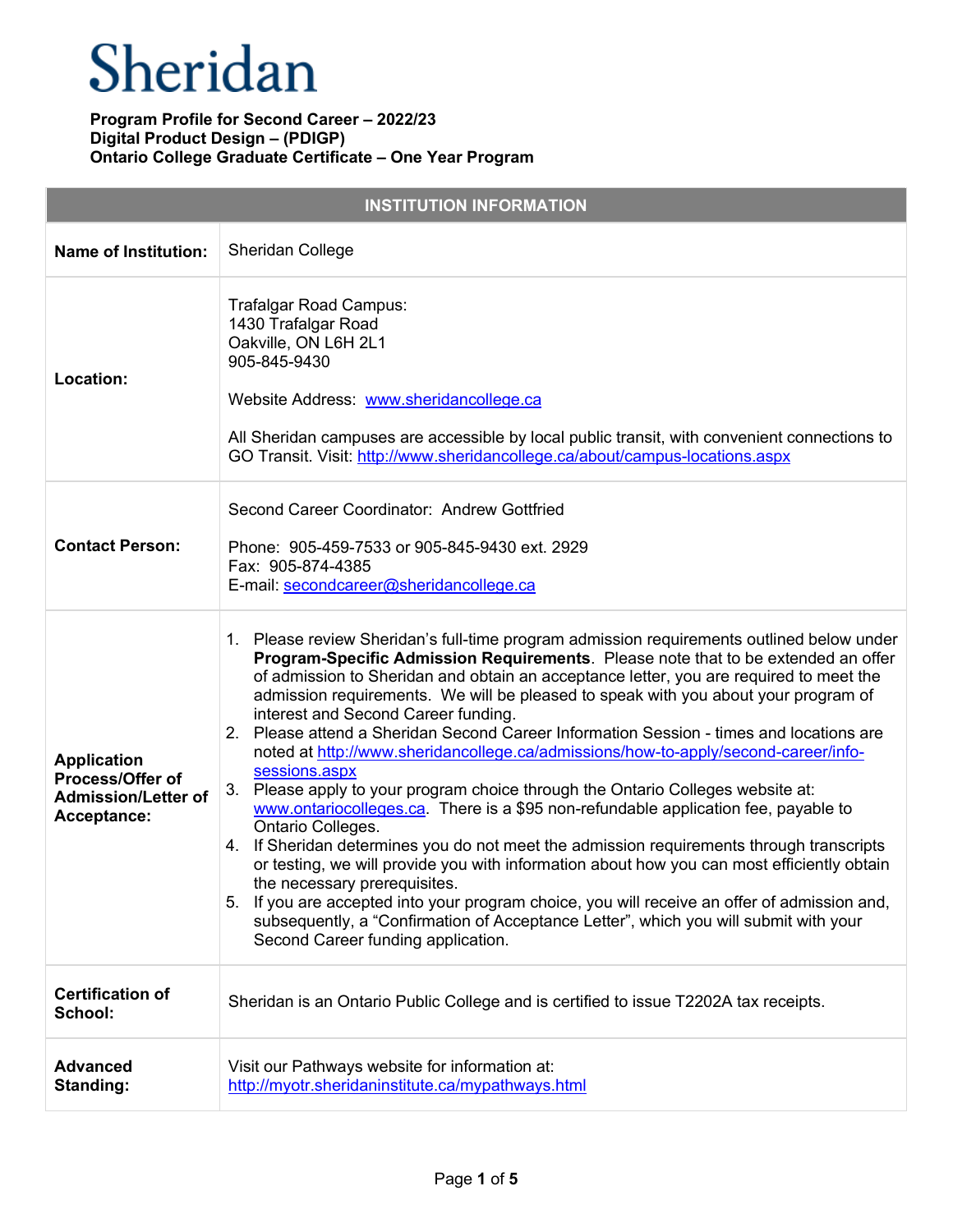# Sheridan

| <b>PROGRAM INFORMATION</b>                                                                                  |                                                                                                                                                                                                                                                                                                                                                                                                                                                                                                                                              |  |
|-------------------------------------------------------------------------------------------------------------|----------------------------------------------------------------------------------------------------------------------------------------------------------------------------------------------------------------------------------------------------------------------------------------------------------------------------------------------------------------------------------------------------------------------------------------------------------------------------------------------------------------------------------------------|--|
| Program<br><b>Name/Credential:</b>                                                                          | Digital ProductDesign<br>Ontario College Graduate Certificate                                                                                                                                                                                                                                                                                                                                                                                                                                                                                |  |
| <b>Program-Specific</b><br><b>Admission</b><br><b>Requirements:</b>                                         | https://www.sheridancollege.ca/programs/digital-product-design#tab=admission-requirements                                                                                                                                                                                                                                                                                                                                                                                                                                                    |  |
| <b>Program Offered</b><br><b>SEPTEMBER 2022</b><br><b>Start/End dates by</b><br>semester                    | Sept. 6, 2022<br>Jan. 9, 2023<br>To<br>$1$ To<br>2 <sup>1</sup><br>Apr. 21, 2023<br>Dec. 16, 2022                                                                                                                                                                                                                                                                                                                                                                                                                                            |  |
| Program Length/<br><b>Hours/Weeks:</b>                                                                      | This is a 1 year full time program: 2 semesters of 15 weeks each with 1 reading (break)<br>week.<br>Hours per week: 19 (daytime hours between 8:00 a.m. and 6:00 p.m., Monday to Friday;<br>however, please note that in some cases courses may run until 10:00 p.m.). Students should<br>also plan to spend about 30hrs/week on homework and assignments.<br>Programs starting in September have a holiday break of approximately 3 weeks.<br>Students will be notified about their class schedule prior to the beginning of each semester. |  |
| <b>Class Size:</b>                                                                                          | Approximately 35                                                                                                                                                                                                                                                                                                                                                                                                                                                                                                                             |  |
| <b>Course Outline:</b>                                                                                      | https://www.sheridancollege.ca/programs/courses/course-outline-search                                                                                                                                                                                                                                                                                                                                                                                                                                                                        |  |
| <b>Registration Fee:</b><br>(applicable at time<br>of publication -<br>subject to change<br>without notice) | The \$95 non-refundable application processing fee paid to Ontario Colleges covers<br>application processing for one application cycle.                                                                                                                                                                                                                                                                                                                                                                                                      |  |
| <b>Annual Tuition:</b><br>(applicable at time<br>of publication -<br>subject to change<br>without notice)   | https://www.sheridancollege.ca/programs/digital-product-design#tab=fees-and-financial-aid<br>Tuition fees are regulated by the Ministry of Advanced Education and Skills Development<br>and a change could be made by action of the Ontario Government.<br>As the Fee Guide is prepared in advance, Sheridan reserves the right to make changes due<br>to errors and omissions. Additional fees will apply for some programs with a modified<br>curriculum. All information provided is current as of publication.                           |  |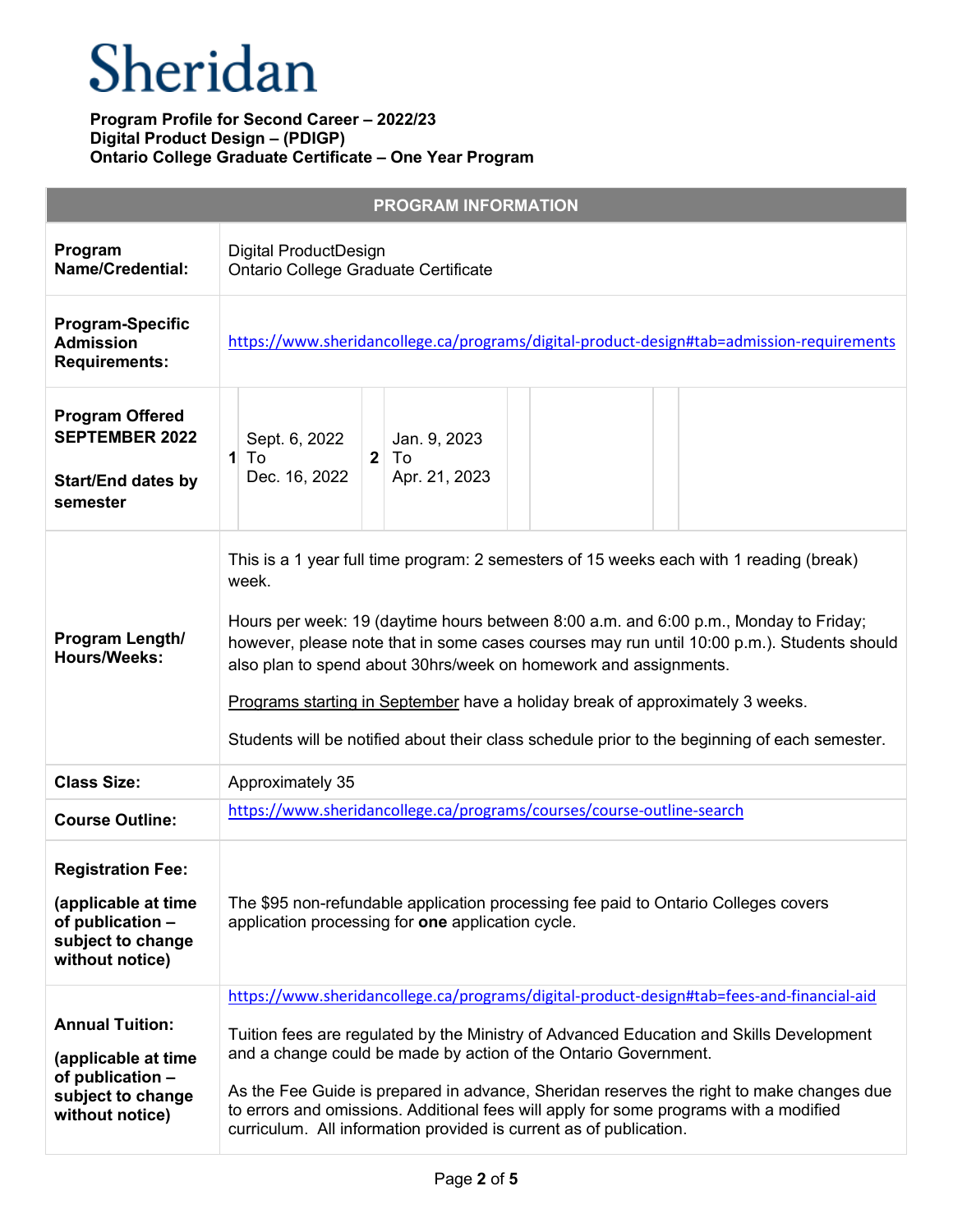| <b>PROGRAM INFORMATION</b>                                                                            |                                                                                                                                                                                                                                                                                                                                                                                                                                                                                                                                                                                                                                                                                                                                                                                                                     |
|-------------------------------------------------------------------------------------------------------|---------------------------------------------------------------------------------------------------------------------------------------------------------------------------------------------------------------------------------------------------------------------------------------------------------------------------------------------------------------------------------------------------------------------------------------------------------------------------------------------------------------------------------------------------------------------------------------------------------------------------------------------------------------------------------------------------------------------------------------------------------------------------------------------------------------------|
| Parking:<br>(applicable at time<br>of publication -<br>subject to change<br>without notice)           | https://epark.sheridancollege.ca/                                                                                                                                                                                                                                                                                                                                                                                                                                                                                                                                                                                                                                                                                                                                                                                   |
| <b>Book Costs:</b><br>(applicable at time<br>of publication -<br>subject to change<br>without notice) | Approximately $$630.00$ per semester $-5\%$ tax included                                                                                                                                                                                                                                                                                                                                                                                                                                                                                                                                                                                                                                                                                                                                                            |
| <b>Other Costs:</b>                                                                                   | Locker Fee - \$15 for one semester, \$25 for two semesters, and \$35 for one academic year<br>(September - August). All students must provide their own lock. Payment will be by debit or<br>credit card only.<br>Please note ALL COSTS are approximate and subject to change without notice.                                                                                                                                                                                                                                                                                                                                                                                                                                                                                                                       |
| <b>Payment Policy for</b><br><b>Second Career:</b>                                                    | Please refer to your Fees Invoice for tuition deadlines as dates vary depending on when you<br>accept an offer.                                                                                                                                                                                                                                                                                                                                                                                                                                                                                                                                                                                                                                                                                                     |
| <b>Withdrawal/Refund</b><br><b>Policy</b>                                                             | Students must officially withdraw from Sheridan post-secondary programs via the<br>"Application for Term or Complete Program Withdrawal" form by the 10 <sup>th</sup> day of scheduled<br>classes<br>All fees are subject to a \$500 non-refundable registration charge, in accordance with policy<br>set by the Ministry of Advanced Education and Skills Development.<br>Any refund, less the non-refundable registration charge, will be refunded to the student in<br>the form of a cheque. Students who pay for two or more terms in advance will receive a full<br>refund of second semester fees providing the withdrawal is received prior to the fee payment<br>deadline date of the subsequent term.<br>Please note: As a Second Career-funded student, all refunds are to be returned to your<br>funder. |
| <b>Your Second Career</b><br>and Career<br><b>Opportunities:</b>                                      | https://www.sheridancollege.ca/programs/digital-product-design#tab=careers                                                                                                                                                                                                                                                                                                                                                                                                                                                                                                                                                                                                                                                                                                                                          |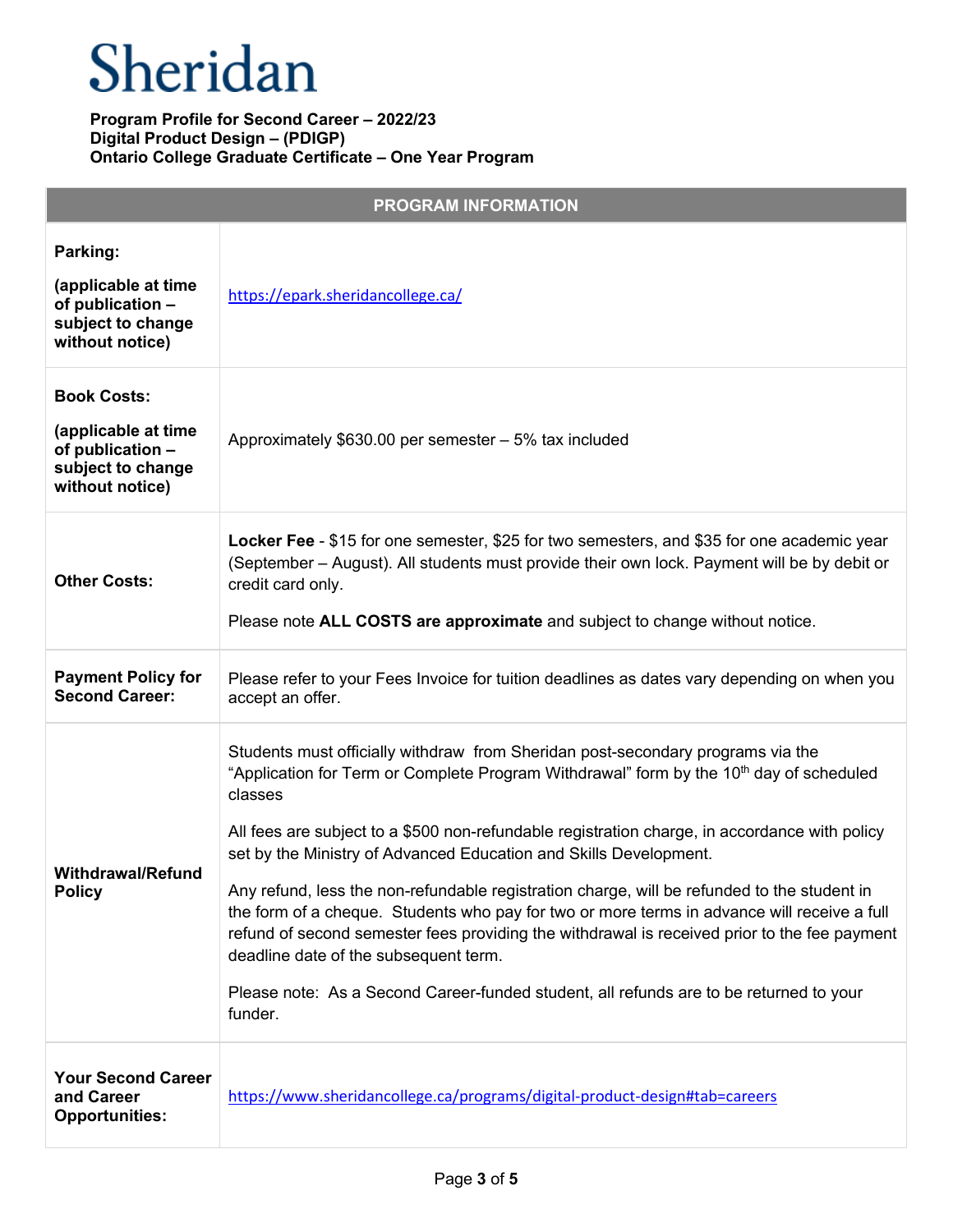| <b>PROGRAM INFORMATION</b>                                              |                                                                                                                                                                                                                                                                                                                                                                                                                                                                                                                                                                                                                         |  |
|-------------------------------------------------------------------------|-------------------------------------------------------------------------------------------------------------------------------------------------------------------------------------------------------------------------------------------------------------------------------------------------------------------------------------------------------------------------------------------------------------------------------------------------------------------------------------------------------------------------------------------------------------------------------------------------------------------------|--|
| <b>Method of</b><br>Instruction:                                        | Courses are instructor-led. Students will engage in a variety of applied learning and<br>experiential activities and will complete projects.                                                                                                                                                                                                                                                                                                                                                                                                                                                                            |  |
| <b>Equipment</b><br><b>Availability:</b>                                | Students will have access to computers in open access computer labs.                                                                                                                                                                                                                                                                                                                                                                                                                                                                                                                                                    |  |
| <b>Instructor</b><br><b>Qualifications:</b>                             | Our faculty is hired based on a combination of industry experience and academic<br>qualifications. Most full-time faculty have relevant Master's degrees and/or professional<br>certifications where applicable.<br>Our faculty is provided with opportunities to engage in professional development to ensure<br>currency in their field and proficiency in teaching adults.                                                                                                                                                                                                                                           |  |
| <b>Curriculum Design:</b>                                               | All programs are designed and kept up to date with input from Program Advisory<br>Committees which include representation from employers and industry organizations.<br>The Centre for Teaching and Learning at Sheridan oversees the design of new programs<br>and courses and maintains a schedule of program review to keep programs up to date.                                                                                                                                                                                                                                                                     |  |
| <b>Evaluation of</b><br>Instructors,<br><b>Courses and</b><br>Programs: | Students have the opportunity to complete a formal evaluation of the course and instructor at<br>the end of each course.<br>In addition, students can participate in the Student Satisfaction Survey to evaluate their<br>program.<br>Public colleges must survey students, graduates and employers as mandated by the<br>Ministry of Advanced Education and Skills Development to obtain information on Key<br>Performance Indicators (KPIs). Please visit:<br>http://www.sheridancollege.ca/about/administration-and-governance/kpi                                                                                   |  |
| <b>Physical Facilities:</b>                                             | Sheridan classrooms and campus facilities are accessible and are designed to support a<br>wide range of applied learning activities. Classrooms and labs are equipped with modern<br>technology, including digital AV teaching and learning aids. Our Trafalgar, Davis and Hazel<br>McCallion campuses have physical fitness facilities, full-service cafeterias, modern learning<br>resource centres and vibrant student centres which contribute to supporting student learning<br>and life. Each campus has attractive grounds that provide a relaxing counterpoint to the<br>hustle and bustle of student activity. |  |